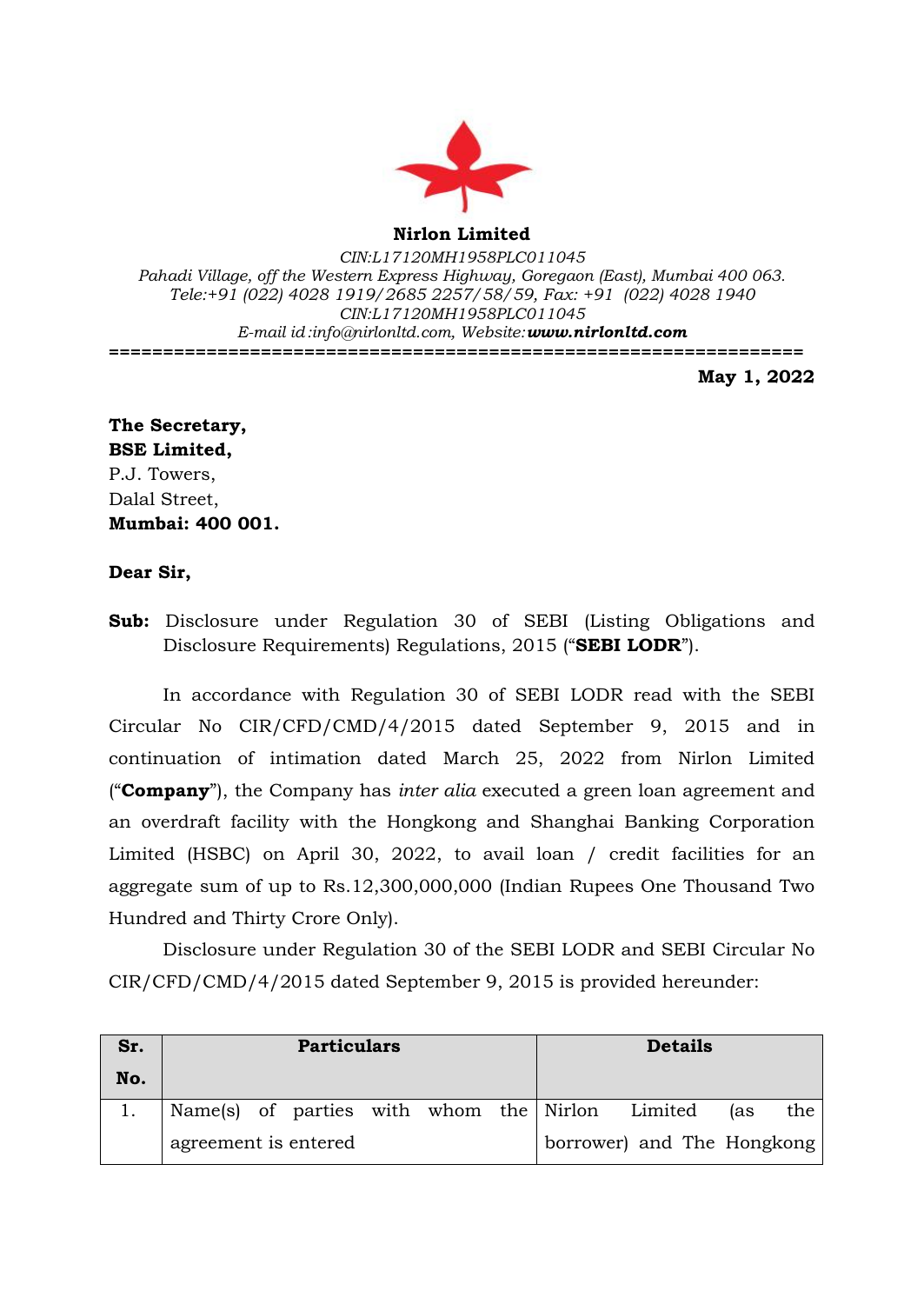|    |                                             | Shanghai<br>Banking<br>and          |
|----|---------------------------------------------|-------------------------------------|
|    |                                             | Corporation Limited (HSBC)          |
|    |                                             | (as the lender)                     |
| 2. | Purpose of entering into the agreement      | The proceeds from the said          |
|    |                                             | loan/ credit Facilities will be     |
|    |                                             | used to <i>inter-alia</i> repay the |
|    |                                             | existing Loan availed by the        |
|    |                                             | Company from HDFC Limited           |
|    |                                             | along with attendant pre-           |
|    |                                             | payment charges and other           |
|    |                                             | re-financing costs.                 |
| 3. | Size of agreement                           | Rs.12,300,000,000<br>(Indian        |
|    |                                             | Rupees One Thousand Two             |
|    |                                             | Hundred and Thirty Crore            |
|    |                                             | Only).                              |
| 4. | Shareholding, if any, in the entity with    | Not applicable                      |
|    | whom the agreement is executed              |                                     |
|    |                                             |                                     |
| 5. | Significant terms of the agreement (in      | for<br>Customary<br>terms           |
|    | brief) special rights like right to appoint | transactions of such nature.        |
|    | directors, first<br>right<br>share<br>to    |                                     |
|    | subscription in case of issuance of         |                                     |
|    | shares, right to restrict any change in     |                                     |
|    | capital structure etc.                      |                                     |
|    |                                             |                                     |
| 6. | Whether, the said parties are related to    | Not applicable                      |
|    | promoter/promoter group/<br>group           |                                     |
|    | companies in any manner. If yes,            |                                     |
|    | nature of relationship                      |                                     |
|    |                                             |                                     |
| 7. | fall<br>Whether the transaction would       | Not applicable                      |
|    | within related party transactions? If       |                                     |
|    | yes, whether the same is done at "arms"     |                                     |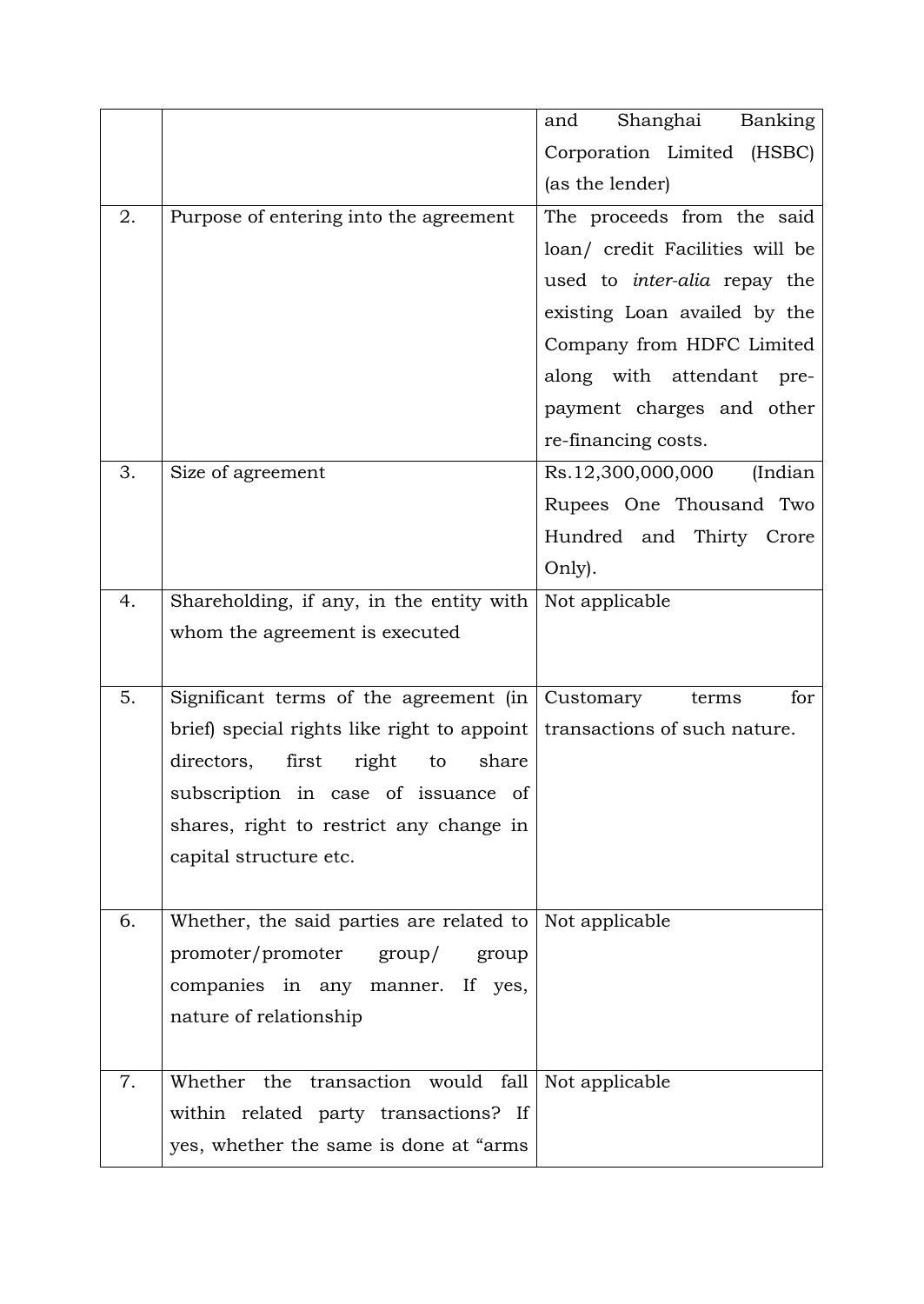|    | length"                                                 |                                 |  |
|----|---------------------------------------------------------|---------------------------------|--|
| 8. | In case of issuance of shares to the Not Applicable     |                                 |  |
|    | parties, details of issue price, class of               |                                 |  |
|    | shares issued                                           |                                 |  |
|    |                                                         |                                 |  |
| 9. | In case of loan agreements, details of Name             | of<br>The<br>lender             |  |
|    | lender, nature of the loan, total amount   Hongkong and | Shanghai                        |  |
|    | granted, total amount<br><sub>of</sub><br>loan          | Banking Corporation Limited     |  |
|    | outstanding, date of execution of the                   | (HSBC)                          |  |
|    | loan agreement/sanction letter, details                 | Nature of loan - Term loan      |  |
|    | of the security provided to the lenders                 | and overdraft facility          |  |
|    | for such loan                                           | Total amount of loan granted    |  |
|    |                                                         | - Rs. 12,300,000,000 (Indian    |  |
|    |                                                         | Rupees One Thousand Two         |  |
|    |                                                         | Hundred and Thirty Crore        |  |
|    |                                                         | Only).                          |  |
|    |                                                         | Date of execution of the loan   |  |
|    |                                                         | agreements - April 30,2022      |  |
|    |                                                         | Details of security - Exclusive |  |
|    |                                                         | charge<br>over<br>immovable     |  |
|    |                                                         | property of the Company         |  |
|    |                                                         | including both land<br>and      |  |
|    |                                                         | buildings of Nirlon Knowledge   |  |
|    |                                                         | Park<br>(NKP) in Goregaon       |  |
|    |                                                         | (East), Mumbai - 400 063,       |  |
|    |                                                         | first and exclusive charge over |  |
|    |                                                         | license fee receivables from    |  |
|    |                                                         | Nirlon<br>Knowledge Park,       |  |
|    |                                                         | escrow account and first and    |  |
|    |                                                         | exclusive lien and right of set |  |
|    |                                                         | off over DSRA                   |  |